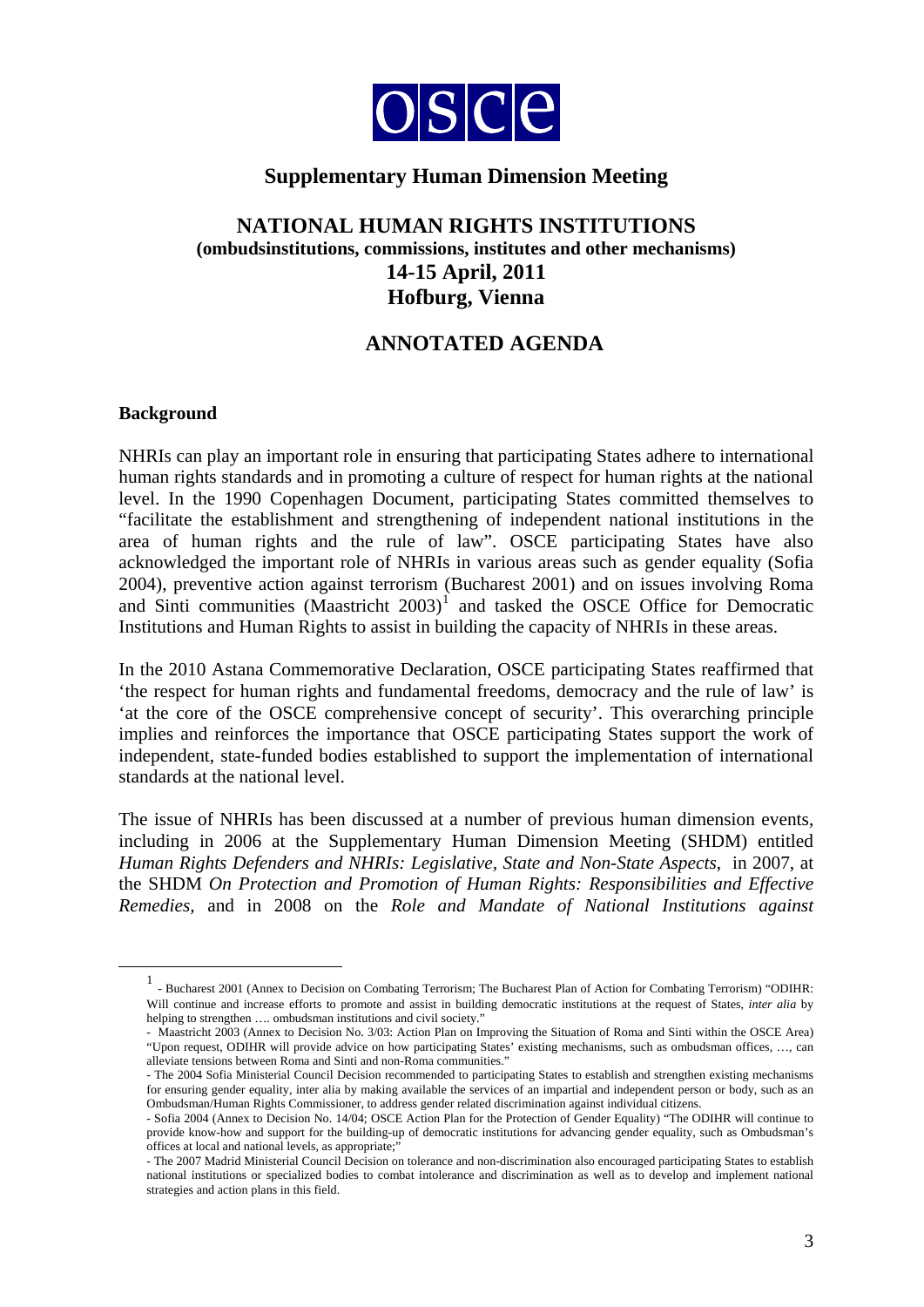## *Discrimination in Combating Racism and Xenophobia with a Special Focus on Persons Belonging to National Minorities and Migrants*.

Although in some participating States NHRIs have long existed, most OSCE participating States have created NHRIs in the last two decades. These bodies are set up as institutionally and functionally independent bodies that promote and monitor States' implementation of and compliance with their obligations to protect human rights and fundamental freedoms. They are state-funded and permanent, usually legitimized by the national Parliaments which provide oversight in relation to their operations. Their mandate generally includes the power to protect and promote economic, social and cultural rights as well as civil and political rights. Typical functions include processing and resolving human rights complaints and identifying human rights challenges, making recommendations to the government, promoting national laws and practices that conform to international standards and promoting human rights in the community.

Until now, 41 OSCE participating States have created NHRIs on a state level in the form of Ombuds Institutions, National Human Rights Commissions or National Human Rights Centres or Institutes. 29 of these institutions from 26 participating States have undergone the evaluation procedure by the International Coordinating Committee of National Human Rights Institutions which operates under the auspices of the United Nations Office of the High Commissioner for Human Rights and reviews the compliance of the minimum standards for National Human Rights Institutions set out by the United Nations Principles relating to the Status of National Institutions ("Paris Principles"<sup>[2](#page-1-0)</sup>). Many other institutions are on the path to accreditation.

Despite these positive developments, NHRIs require further support. While in many cases their structures have been formed and operations are ongoing, some NHRIs report having to deal with weak legislative frameworks, insufficient financial and human resources and a general lack of political will to recognise their recommendations, guidance and advice. Some international experts and domestic stakeholders have at times raised questions about the legal or factual independence of a number of NHRIs.

The Supplementary Human Dimension Meeting will provide a platform for exchanges among governments, NHRIs and civil society actors, and serve as an opportunity for participating States to review their commitments towards NHRIs, as well as share best practices and ways to overcome challenges in supporting NHRIs to exercise their mandated work. Participants will be able to explore "the bridge-building" role played by NHRIs in bringing governments and civil society together in addressing human rights issues across the OSCE region.

#### 15:00 – 16:00 **Opening Session**

## 16:00 – 18:00 **Session I: National Human Rights Institutions - their role in promoting and protecting human rights**

According to the United Nations Paris Principles, NHRIs should have a clearly defined and comprehensive mandate, based on universal human rights standards. While some focus predominantly on processing individual complaints, others have been mandated to focus

<span id="page-1-0"></span><sup>&</sup>lt;sup>2</sup> Adopted by the United Nations General Assembly resolution 48/134 of 20 December 1993.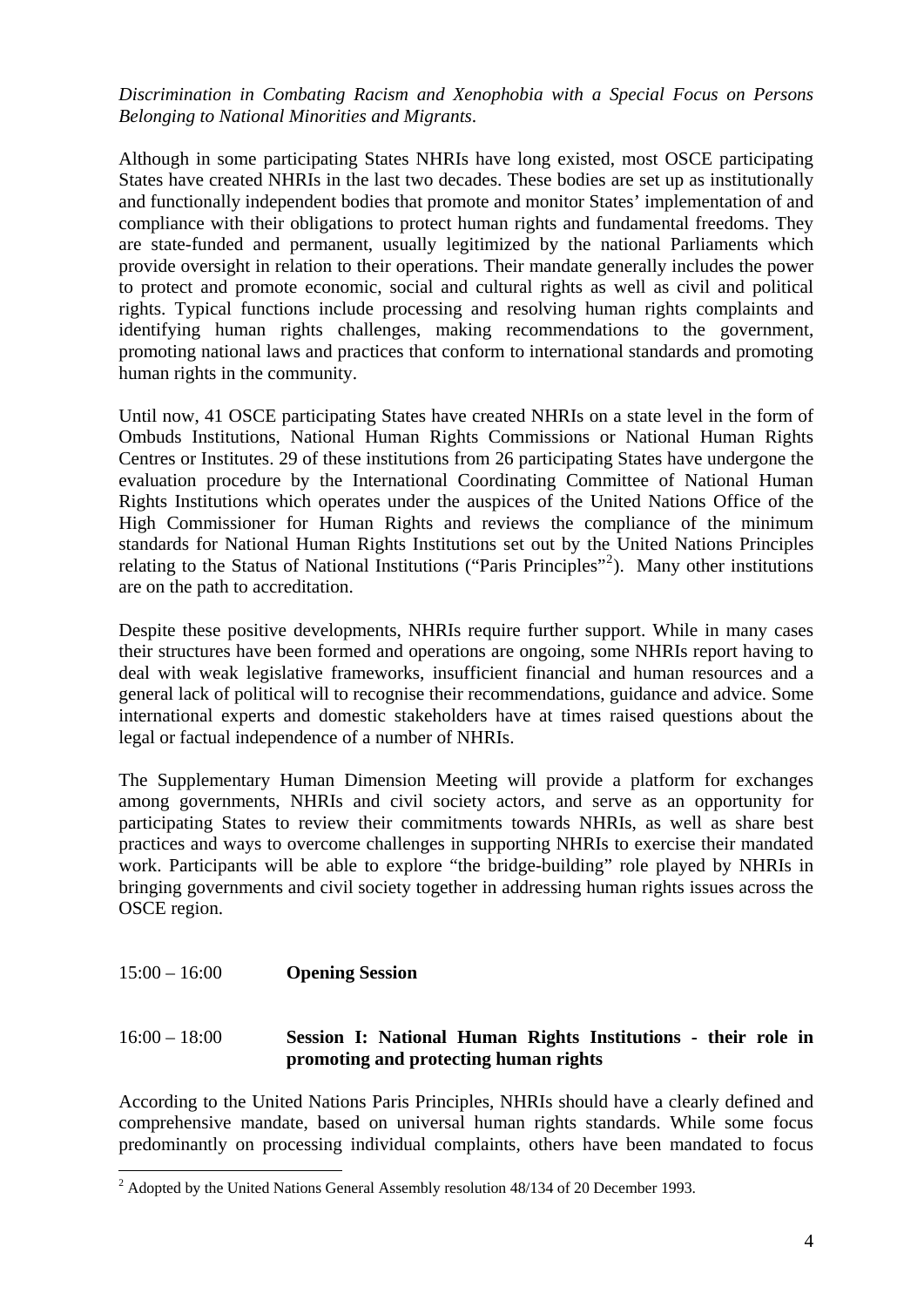more on advocating legislative changes and making recommendations on policy issues with a human rights dimension. Furthermore, some NHRIs give special attention to awarenessraising and human rights education. Whatever their respective mandates may be, all NHRIs have the common objective to promote and protect human rights at the national level. When many NHRIs were first established, there was a focus on their role in the promotion and protection of civil and political rights. Subsequently, their mandate has expanded to cover the full scope of human rights, including economic, social and cultural rights, as well as environmental issues. NHRIs often focus on supporting vulnerable or marginalized groups in society, such as ethnic, national or linguistic minorities, women and children, refugees, internally displaced persons, migrant workers or persons in detention.

Having proven to be a reliable and independent source of expertise and oversight, many NHRI have in recent years been entrusted with one or more additional responsibilities adding new functions to their mandate. Some have become the National Preventive Mechanism (NPM) under the UN Optional Protocol to the Convention Against Torture, whereas others have been given the task of serving as the independent monitoring mechanism under the UN Convention on the Rights of Person with Disabilities or as the focal point under the national anti-discrimination legislation. While these additional functions have the overall effect of strengthening the role of National Human Rights Institutions as a guarantor for the implementation of human rights at the national level, they also pose additional challenges in terms of capacity and human and financial resources.

The first session of the SHDM will allow for a broad discussion on the role, functions and prevailing models of NHRIs, their proven relevance and importance in support of human rights protection and promotion.

The following issues may be considered for the discussion:

- What impact does the work of NHRIs have on human rights issues in participating States?
- Which are the key areas in promoting and protecting human rights on which NHRIs should focus?
- What are the challenges faced by NHRIs in fully exercising their mandate?
- What are some of the solutions that have been developed to strengthen the role of NHRIs in fulfilling their mandates?

## **Day 2**

### 10:00 – 12:00 **Session II: National Human Rights Institutions and governments**

NHRIs are expected to operate independently from the government, but also need to engage with the government continuously and at many different levels to promote positive change and better adherence to human rights standards. This poses a central challenge to the functioning of all NHRIs, requiring them to maintain a good working relationship with the government whilst fully maintaining their independence and acting to vigorously defend and protect human rights and fundamental freedoms. In this regard, it is crucial to note that all the work of NHRIs is directed at assisting governments in the implementation of their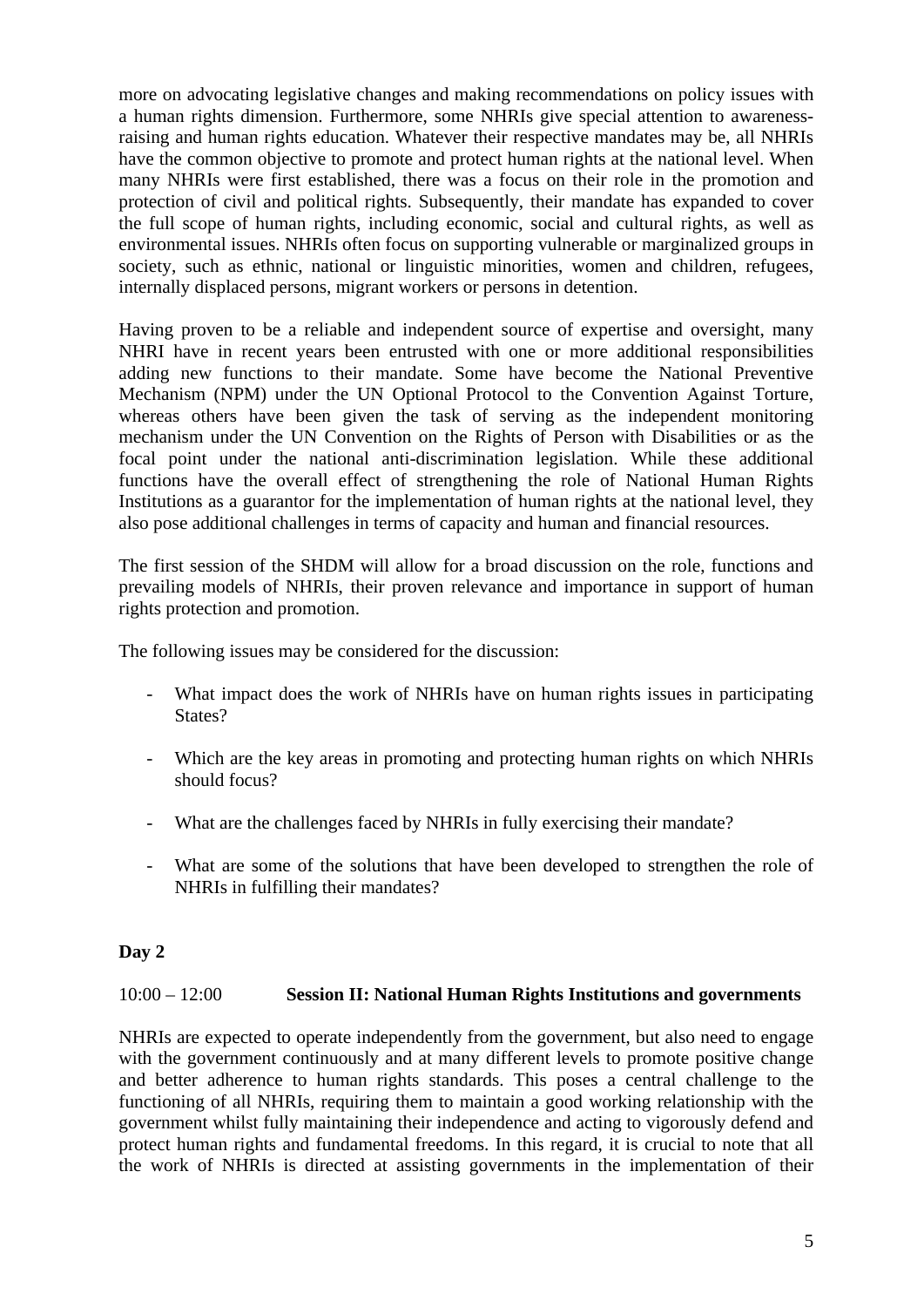international human rights obligations. This includes initiating or reviewing legislation to contribute to the development of a human rights-based approach to policies in various fields or highlighting gaps in existing legislation. Depending on the mandate of the NHRI, their role may include informing the government of identified human rights violations, both of individual cases and emerging trends, and making recommendations to prevent such violations in the future.

Where the interaction between the state authorities and the NHRI is collaborative, cooperative and based on a genuine common effort to protect universal human rights, the rights of individuals are likely to be better protected and policies and legislation are more likely to be in line with international human rights standards.

The second session will explore the current state of relationships between NHRIs and governments and to discuss challenges, opportunities and good practices in this regard.

The following issues may be considered for the discussion:

- How can the institutional and structural independence of NHRIs as a key element for their success be best achieved?
- How can governments further assist the work of NHRIs and strengthen their role?
- What are some of the challenges NHRIs see in their relationship with governments?
- What are some of the successful models that were found to overcome these challenges?
- 12:00 14:00 Lunch break

### 14:00 – 16:00 **Session III: National Human Rights Institutions and civil society**

Civil society actors, such as non-governmental organizations, religious leaders, trade unions and academic institutions, can be an important source of information, giving the NHRIs access to expertise and valuable social networks, including to individuals or groups who are politically, socially, economically or culturally marginalized. A collaborative relationship with such actors contributes to deepening the legitimacy of NHRIs and ensures that public concerns and priorities are reflected in their work. The 1990 Charter of Paris affirmed "the major role that non-governmental organizations, religious and other groups and individuals play in the achievement of the objectives" of the process that evolved into the OSCE. NHRIs are often mandated by law to take the lead in raising human rights awareness and providing human rights education to the public, hence empowering civil society by imparting knowledge of human rights.

The last session will provide a platform to discuss the current forms and areas of cooperation between NHRIs and civil society and to elaborate on the mutual benefits as well as the existing challenges of such relationships.

The following issues may be considered for the discussion:

What are the advantages of cooperation for both NHRIs and civil society actors?